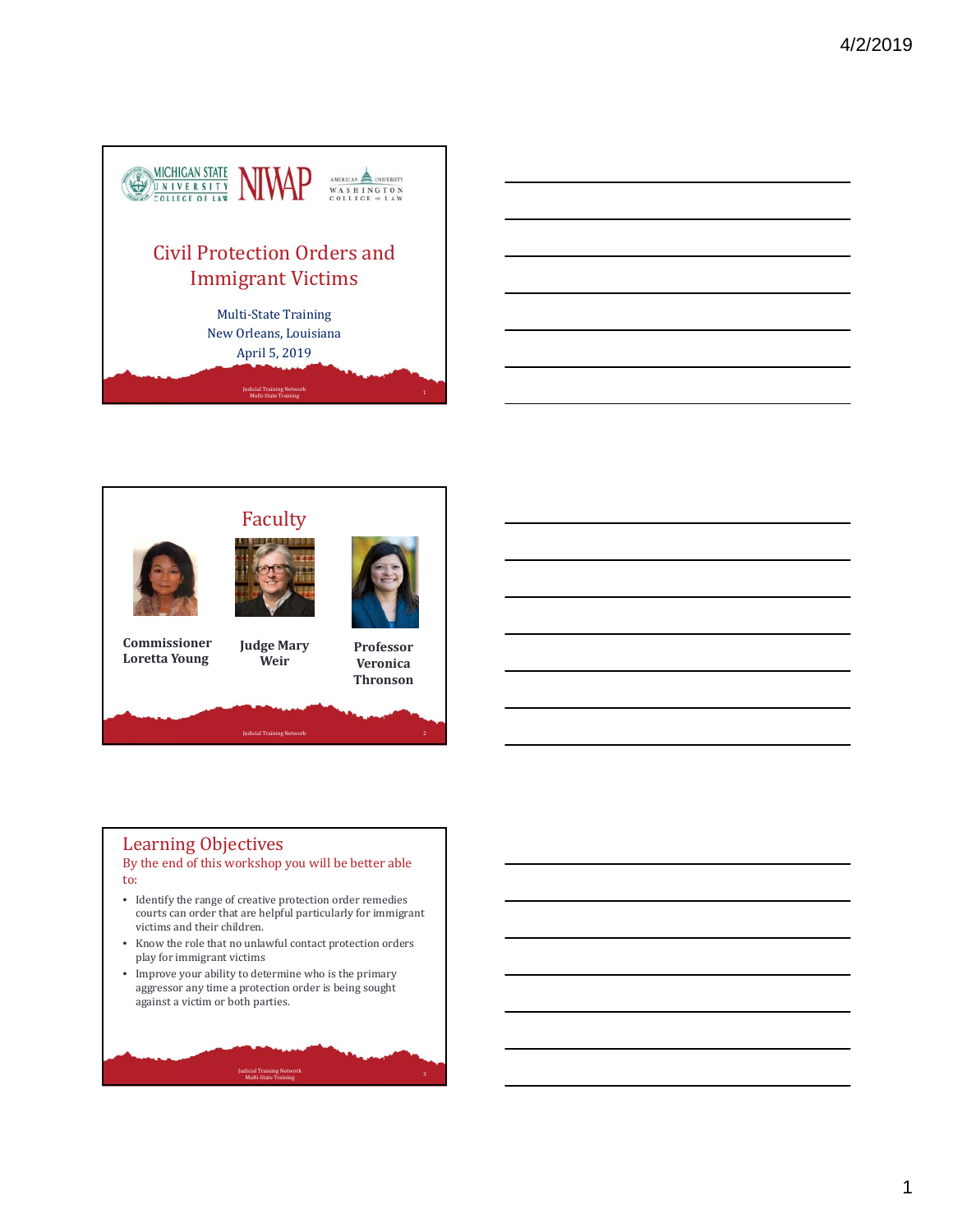#### **Creative Protection Order Remedies**

- Catch all provisions in civil protection order statutes, opportunity to offer relief designed to help:
	- Curb future abuse, harassment
	- Interfere with abuser/perpetrators ability to exert power and/or coercive control
	- Offer victim remedy-relief for past abuse
	- Help victim overcome victimization and build new post abuse life
- Nexus with victimization
- Opportunity for courts to counter immigration related abuse and order culturally helpful remedies

<sup>4</sup> Judicial Training Network Multi-State Training

## **Victims Who Stay: No Unlawful Contact Protection Orders**

- No state's protection order statute requires separation of the parties
- Provisions
	- No abuse
	- No unlawful contact
	- Batterer's treatment

# The Majority of Immigrant Victims Stay With Their Abusers ...

Judicial Training Network Multi-State Training

- Until their immigration case is approved or the victim receives work authorization
- Percent who leave before receiving work authorization or approval

- VAWA self‐petitioners 33.9%
- $-$  U visa victims  $30.1%$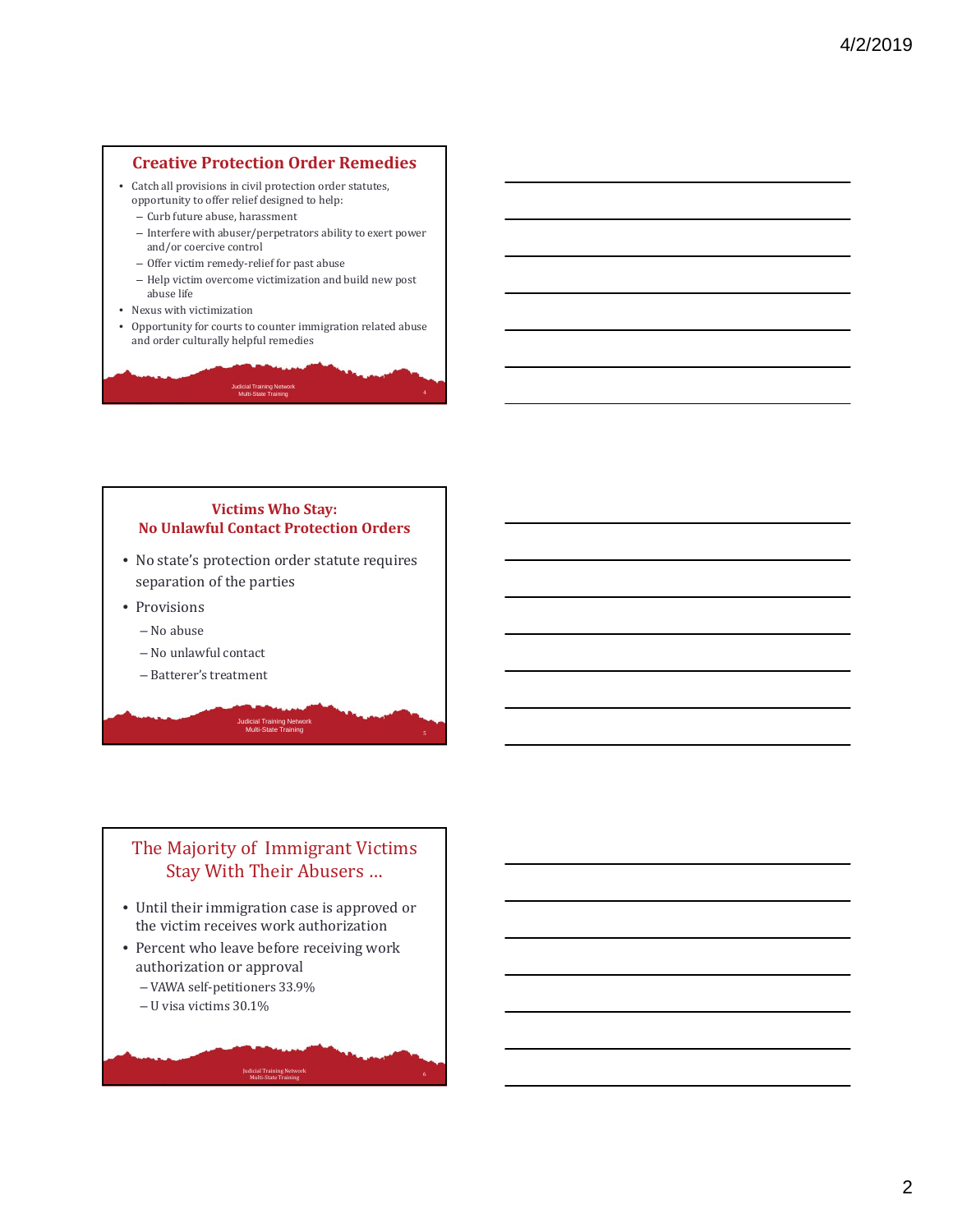



### **Creative Protection Order Relay Race**

- Work as a team to develop a list of creative protection order remedies that would be particularly helpful to immigrant victims
- Pick a representative for your team
- Teams will go one by one proposing remedies
- Teams lose when they
	- Run out of creative remedies
	- Duplicate a remedy proposed by another team
	- Propose a traditional remedy and cannot explain to the judge why it is particularly helpful for immigrant victims

# **DEBRIEF**

#### **Use Creative Remedies to…**

- Stop immigration related abuse
- $\bullet$  Protect victims still living with their abusers
- Obtain documents the victim needs for an immigration case or for care of child

- Deter parental kidnapping
- Child/Spousal support  $-$  Affidavit of support
- $\bullet$  Health insurance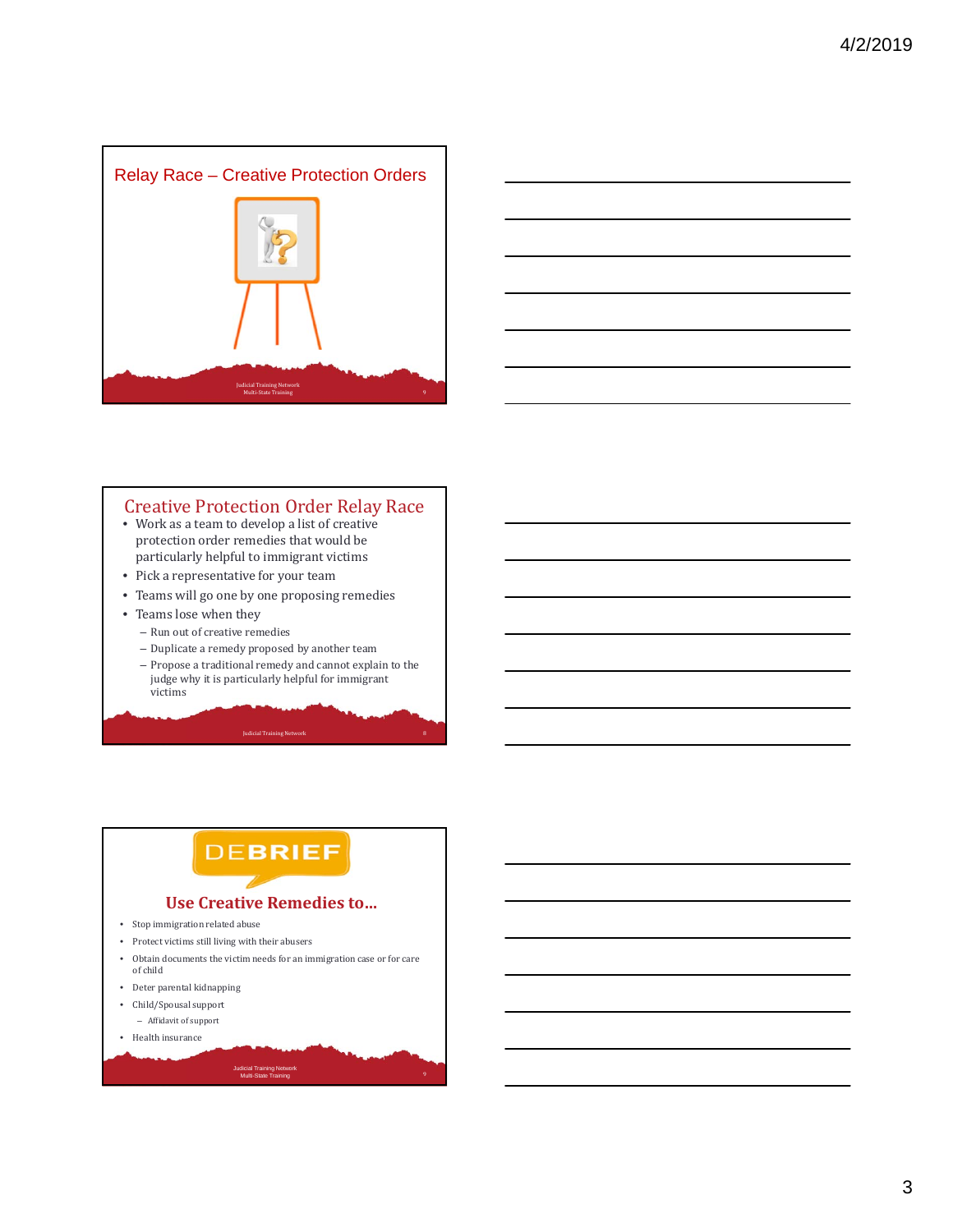# **Using Catch‐all Provisions to Stop Immigration Related Abuse**

- Defendant must obtain prior court approval before contacting any government agency (immigration officials, CPS, IRS, Welfare, etc.) concerning the petitioner except
	- Police emergency
	- Subpoena
- Cooperate in and not withdraw any case he has filed for petitioner with immigration authorities (e.g. work visa holders, I‐130s)

Judicial Training Network Multi-State Training

## **Remedies That Help a Victim's Immigration Application**

- Turn over documents/evidence in abuser's control needed for the victim's immigration case.
- What might some of those documents be?



# **Helpful Evidence**

Judicial Training Network Multi-State Training

#### **Evidence of Legal Marriage**

- Marriage certificate
- Wedding/family pictures
- $\bullet$  Health insurance

#### **Good Faith Marriage**

- Children birth certificates
- Love letters, cards, text, emails
- Copies of joint leases/utility bills
- School records
- Letters and other mail addressed to the victim and to the abuser at  $\,$ the same address

#### **Evidence of Abuse or Extreme Cruelty**

- Police, medical, court documents about the relationship
- Protection order
- Affidavits of neighbors, relatives, friends

#### **Evidence of Abusers Legal Status**

- Abuser's green card or passport
- Copy of I-130 petition
- Social security number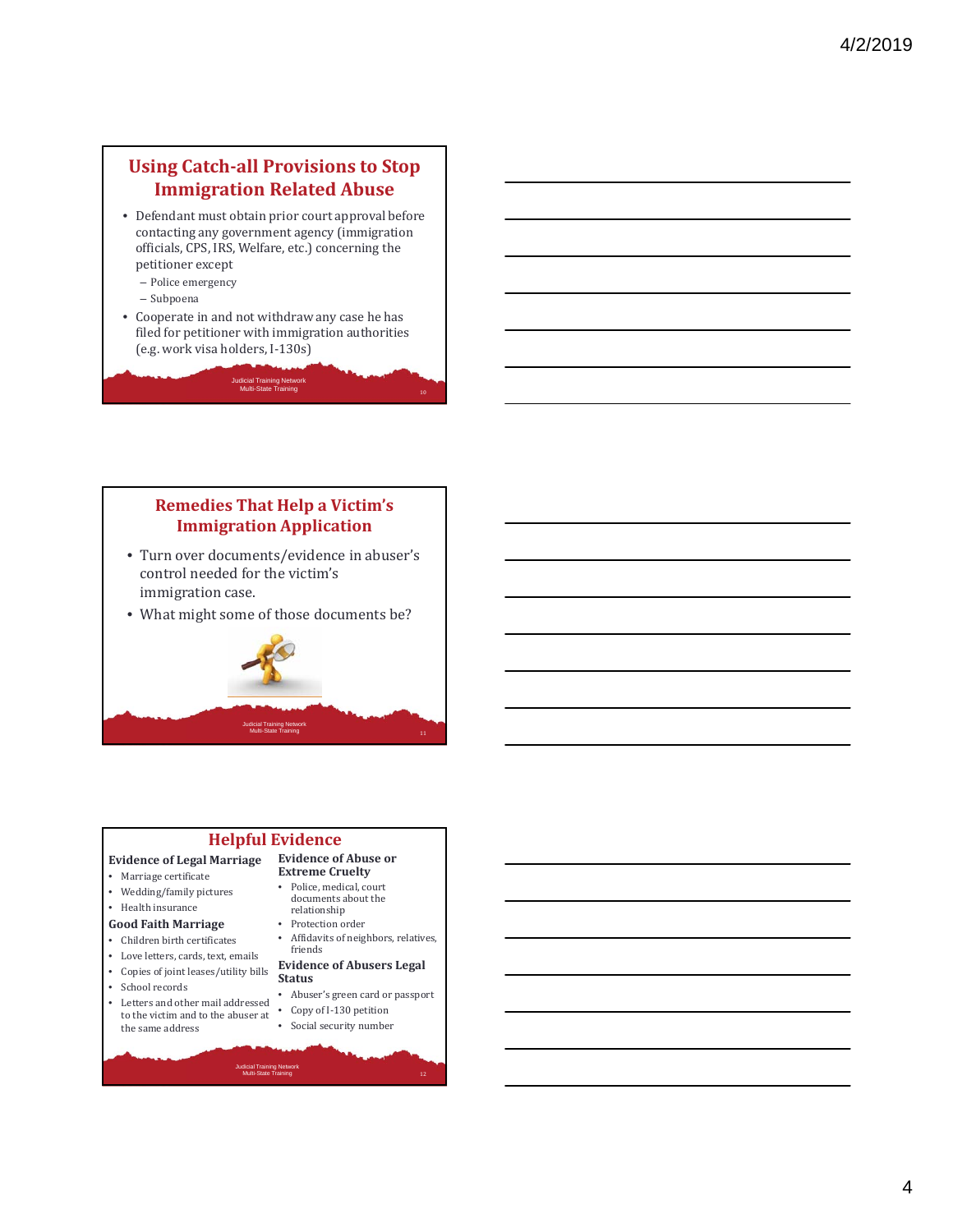# **Provisions that Deter Parental Kidnapping**

- Not remove the children from the court's iurisdiction
- Turn over passports of parties and/or children
- Sign statement that no visa or passport should be issued to children absent court order
- Supervised visitation
- Bond



### **Important Economic Provisions**

- Maintain medical, car, house insurance, mortgage, rent, utility and/or debt payments
- Child support and spousal support
- Enforce Affidavit of Support
- Injunctions against third party institutions not to respond to acts by the abuser that would harm her (banks, retirement funds, utility companies)

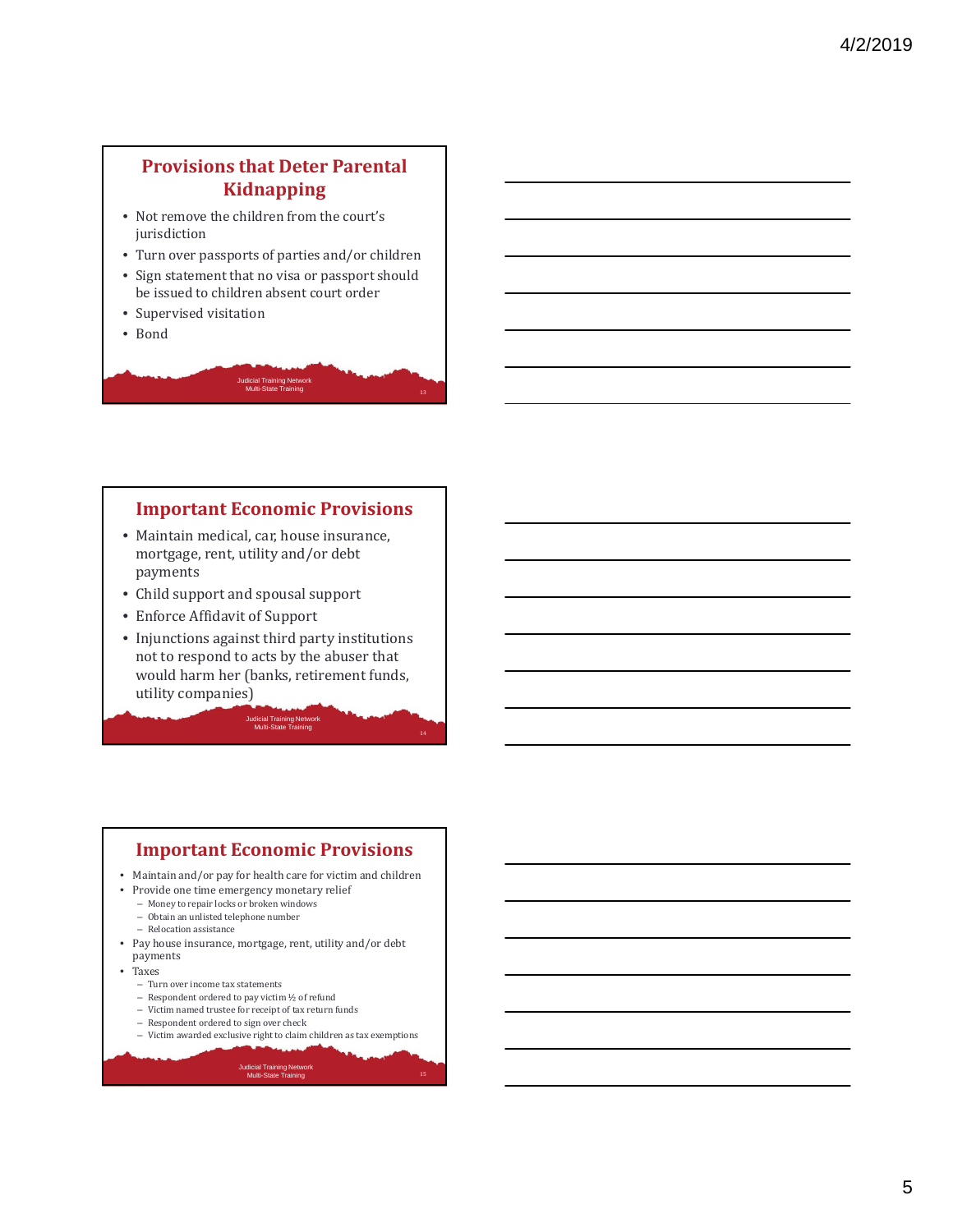





# Which is a deportable offence

- A. Domestic violence criminal conviction
- B. Finding in a custody case that a protection order was violated
- C. Criminal conviction for violating a civil protection order
- D. Agreeing to diversion in a protection order enforcement case where upon violation diversion turns into a conviction

Judicial Training Network 18

E. All of the above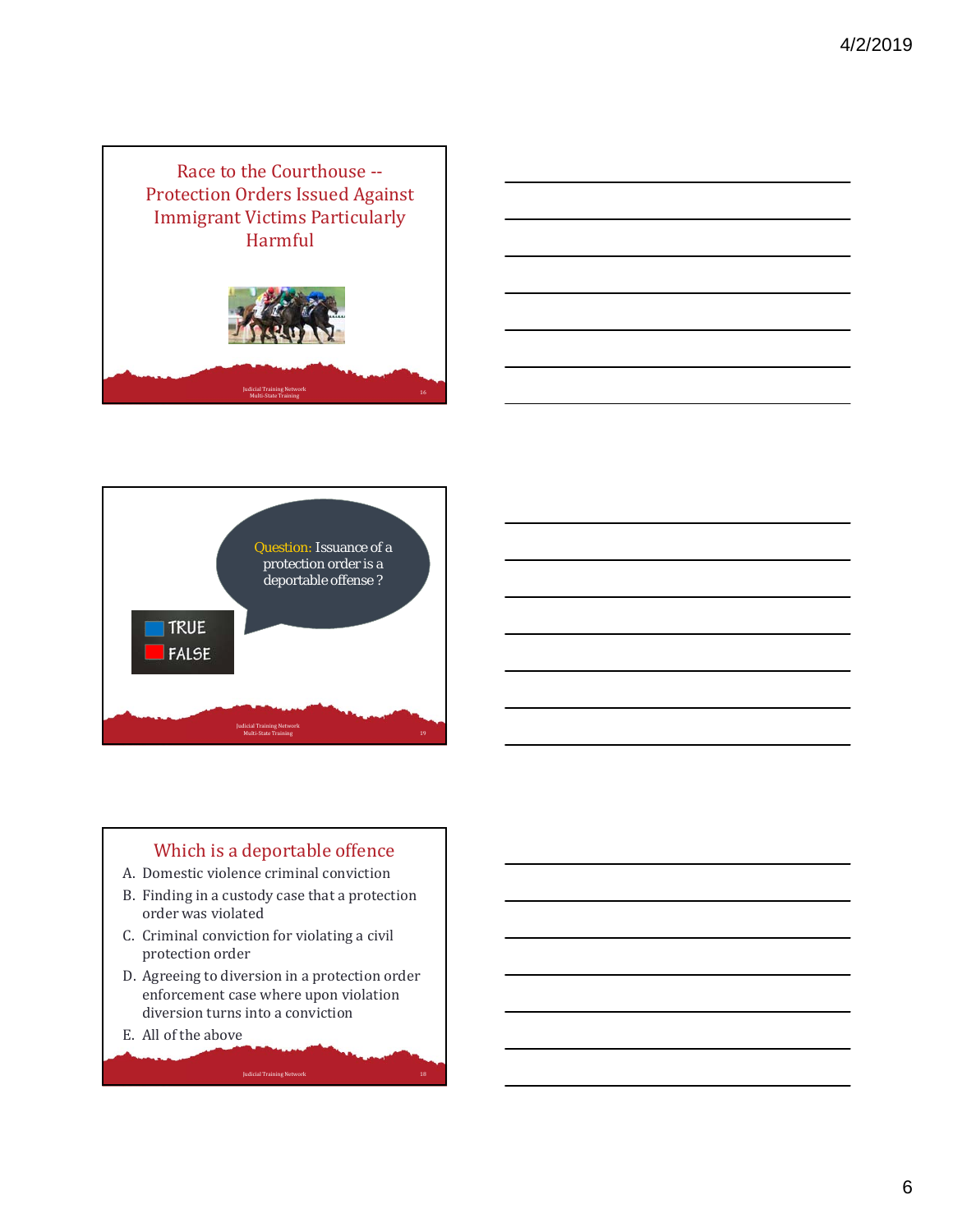#### Protection Orders and **Immigration Considerations**

- Issuance does not cause a deportable offense
- $\bullet~$ Violation of a protection order a deportable offense - Can lead to loss of lawful permanent residency and other immigration consequences for the perpetrator
	- A finding of violation of the protective provisions of the order in any context can trigger deportation including findings in civil contempt cases and admissions for  $\,$ diversion
- Victims should not be charged with violation of orders issued for their protection

#### Judicial Training Network المستنسين و19 سينتشر المستنسين والمستنسين والمستنسين والمستنسين والمستنسين والمستنسين والمستنسين والمستنسين وال<br>المستنسين والمستنسين والمستنسين والمستنسين والمستنسين والمستنسين والمستنسين والمستنسين والمستنسين والمستنسين

# Large Group Discussion

- When both parties seek protection orders against each other or when the court suspects the person seeking the protection order is the perpetrator
	- What steps can courts take?



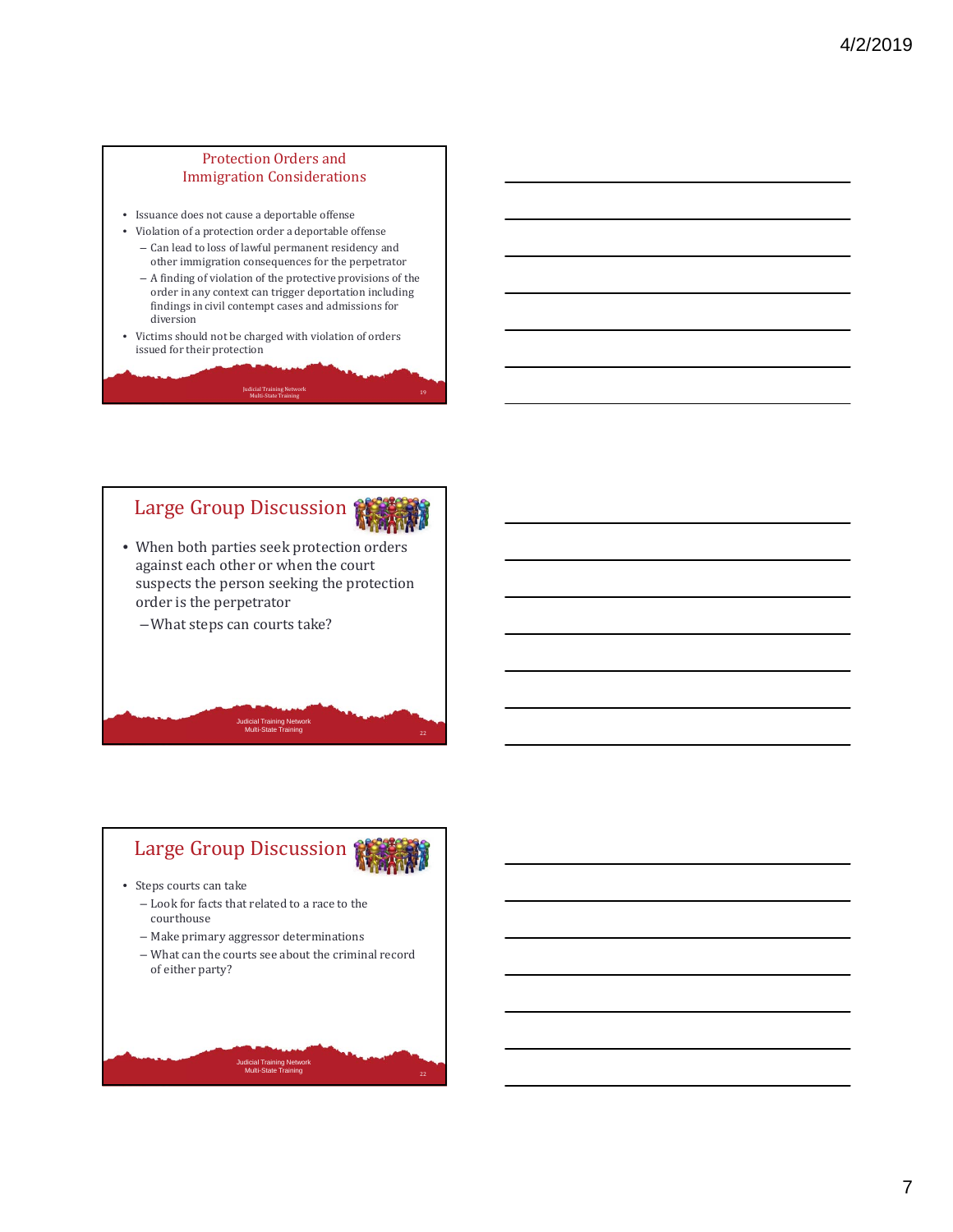# Important of Primary Aggressor Determination

- Importance of determining who is the primary aggressor when the party against whom a protection order may be sought is the victim
	- $-$  This is particularly important for immigrant victims

# Judicial Training Network Multi‐State Training <sup>22</sup>

# **Best Practices**

- Issue Padilla advisals in protection order cases
- In cases in which parties seek protection orders against each other
	- $-$  When one party is pro se and the other is represented consider appointing counsel for the unrepresented party

Judicial Training Network Multi-State Training

# **Immigration Status and** Family Law Tool

- Padilla warnings in protection order cases are one example of the immigration consequences in family law cases
- Example: Michigan Tool on Immigration Consequences of Family Law Cases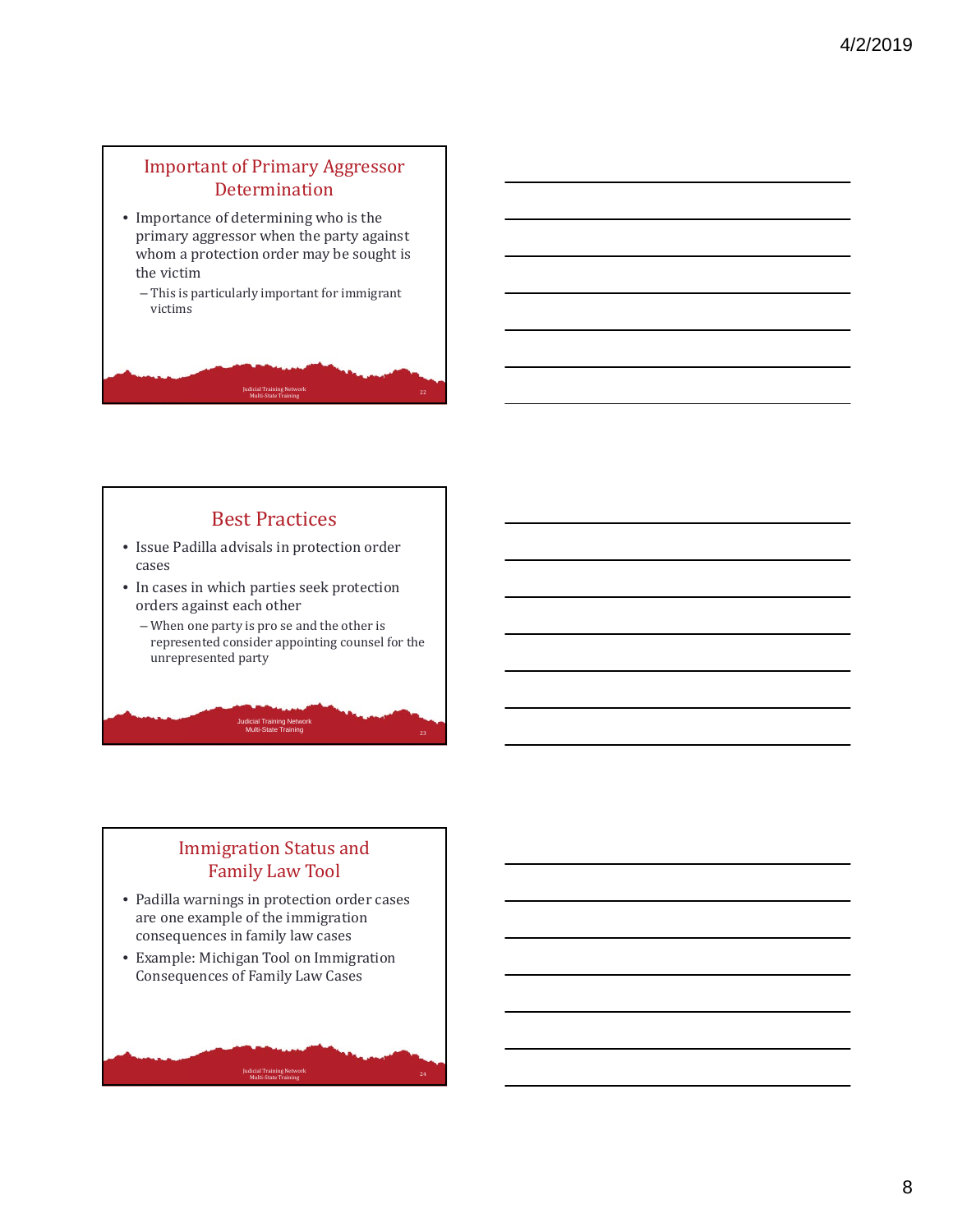# CPO compared to TPO

- U Visa Certification
	- Could have a case in which the victim got a TPO and did not follow up with the CPO and could still receive certification
		- $\bullet\,$  E.g. at TPO provided evidence of a police report or cooperation in a criminal case
- SIJS Findings
	- Best to issue as part of the CPO, rather than TPO case

Judicial Training Network Multi‐State Training <sup>25</sup>



### Materials Review - Flash Drive

- Bench card battered immigrants and protection orders
- Hofstra Journal Article -Seeking Protection Orders for Immigrant Victims
- NIJ Research Battered Immigrants Use of Protection Orders publication and full report
- Definitions of Battering or Extreme Cruelty
- Manual chapters and more ...